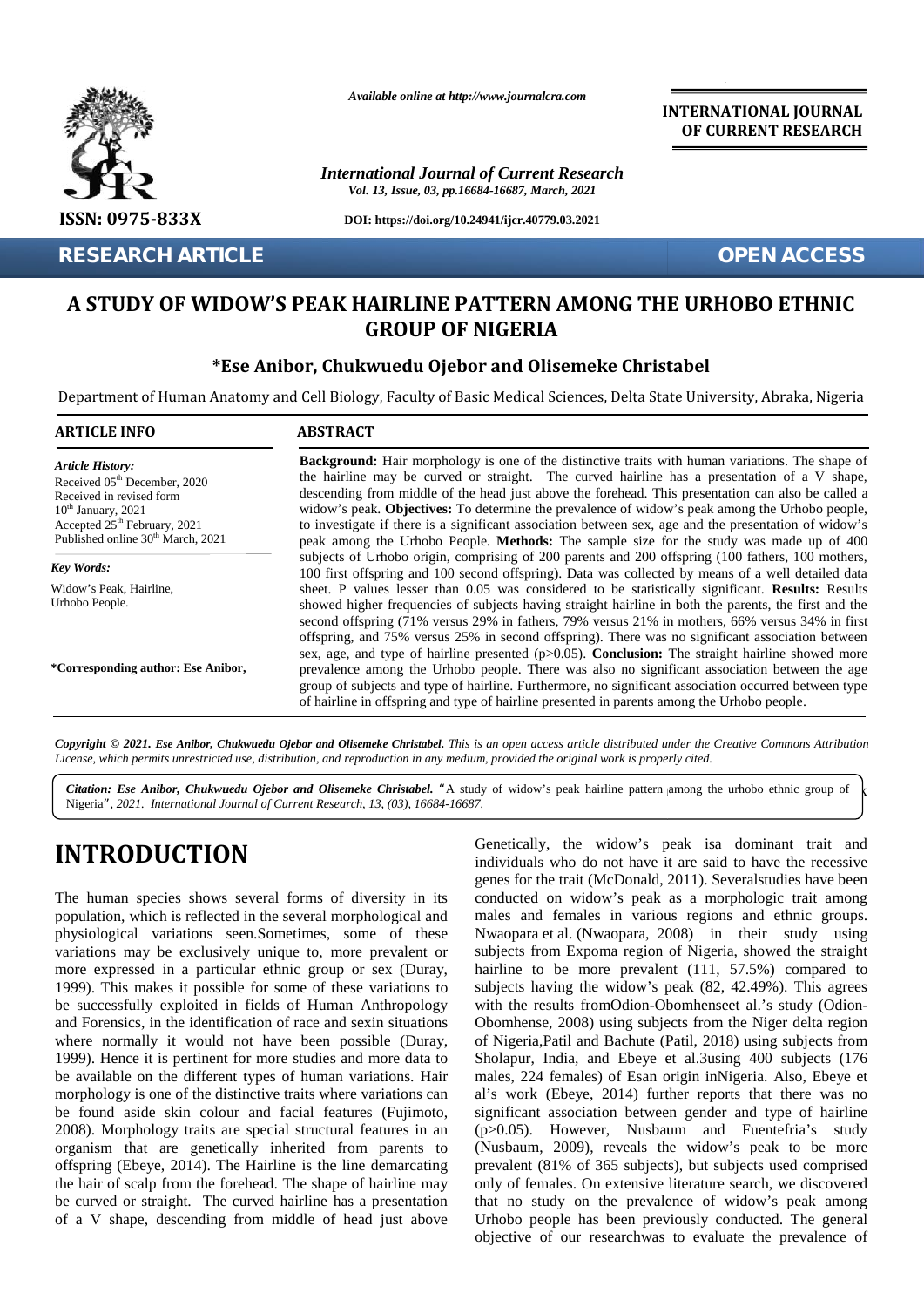widow's peak among the Urhobo people of Nigeria. The specific objectives were to investigate if there is a significant association between sex and age, and the occurrence of widow's peak among the Urhobo people. This study focused onboth male and female Urhobo people within the age range of 18 and 50 years. Human identification is one of the key applications of anthropological studies, therefore this study would be of great relevance in describing the origin of an individual using widow's peak as a marker. Also, the findings of this research will serve useful to the scientists, researchers, and forensic anthropologists. It would also provide data on the prevalence of widow's peak among Urhobo people of Delta State in Nigeria, serving as source of baseline data for future studies.

#### **MATERIALS AND METHODS**

This study location was in Warri city, Delta State, Nigeria.,a home to the Urhobo and Ijaw people. Delta State is an oil and agricultural producing state in Nigeria.It is located in the South-South geo-political zone of Nigeria. Delta State has a population of 4,112,445 with 2,069,309 males and 2,043,136 females, with Asaba as the Capital City positioned at the northern area of the state (Delta, ?). The city of Warri is described as the "economic nerve centre of the state" due to its robust economic activities. It is also the most populated area of the state, and in contrast to the state's capital, it is located at the southern region. The study adopted an observational cross sectional study design. The sample size for the study wasmade up of 400 subjects, comprising200 parents and 200 offspring (100 fathers, 100 mothers, 100 first offspring and 100 second offspring). The cluster sampling methodwas used.The study population consisted of both male and female subjects of Urhobo origin.Data was collected via a well detailed data sheet. The data sheet included the following headings:age, gender, type of hairline (widow's peak or straight), type of hairline in father, and type of hairline in mother. Inclusion criteria included: males and females who are from the Urhobo ethnic group willing to take part, and males and females within the age range of 18-50 years willing to participate.Exclusion criteria included: Individuals who did not fall within the study age (18-50 years), males and females who refused to participate, males and females having obstructive hair styles like carving of the front hairline in males and hairstyles that covers the hairline in females. Ethical clearance/approval was obtained from the Ethical Committee of the Anatomy Department in the Faculty of Basic Medical Sciences, Delta State University, Abraka, Nigeria. Prior to data collection, the subjects were informed of the nature and purpose of the study and only those who gave their consent participated. Data obtained was analysed using the Statistical Package for the Social Sciences (SPSS version 23) software. The Chi-square test was used for inferential statistics. P values lesser than 0.05 were considered to be statistically significant.

#### **RESULTS**

Results showed that the straight hairline was the most prevalent type of hairline among both parents (n=71, 71% and n=79, 79% respectively) (Figure 1). Also, 61 (61%) of the first children were males, while 39 (39%) were females, and 58 (58%) of the second children were males, while 42 (42%) were females (Figure 2). The straight hairline was more prevalent among the first and second children (n=66, 66% and 75, 75% respectively) (Figure 3). Ages of the subjects' fathers ranged from 36 -54years with a mean

age of  $46.03 \pm 4.28$  years, while that of the subjects' mothers ranged from  $32 - 52$ years with a mean age of  $41.92 \pm 4.24$  years (Table 1). In the first children, the widow's peak presentation was more prevalent in males (64.7%), while 12 (35.3%) females had widow's peak and there was no significant association with regards to sex  $(P=0.586)$  (Table 2). In the second children, the widow's peak presentation was more prevalent in females (52.0%), while 12 (48%) males had widow's peak (Table 3).There wasno significant association with regards to sex  $(P = 0.242)$ . When straight hairline was common in the father, it was also common in the first child (Table 4). However, when the widow's peak hairline was common in the father, it was not common in the first child (Table 4). No significant association was found between the father's hairline and that of the first child ( $P = 0.373$ ) (Table 4). When straight hairline was common in the father, it was also common in the second child. However, when the widow's peak hairline was common in the father it was not common in the second child (Table 5).

**Table 1. Descriptive Statistics of the Subjects' Ages**

| Age       | Minimum | Maximum | Mean $\pm$ S.D |
|-----------|---------|---------|----------------|
| Father    | 36.00   | 54.00   | $46.03 + 4.28$ |
| Mother    | 32.00   | 52.00   | $41.92 + 4.24$ |
| 1st Child | 12.00   | 27.00   | $18.91 + 3.56$ |
| 2nd Child | 10.00   | 25.00   | $16.62 + 3.37$ |

**Table 2. Hairline Type in the First Child According to Gender**

| Gender      | Hairline   |              |
|-------------|------------|--------------|
|             | Straight   | Widow's Peak |
| Male        | 39 (59.1%) | 22 (64.7%)   |
| Female      | 27 (40.9%) | 12 (35.3%)   |
| $P = 0.586$ |            |              |

**Table 3. Hairline Type in the Second Child According to Gender**

| Gender | Hairline   |              |
|--------|------------|--------------|
|        | Straight   | Widow's Peak |
| Male   | 46 (61.3%) | 12 (48.0%)   |
| Female | 29 (38.7%) | 13 (52.0%)   |

**Table 4.Association between Fathers' Hairline and 1st Child's Hairline**

| Father       | 1st Child  |              |
|--------------|------------|--------------|
|              | Straight   | Widow's Peak |
| Straight     | 46 (69.7%) | 25 (73.5%)   |
| Widow's peak | 20 (30.3%) | 9(26.5%)     |

**Table 5. Association between Fathers' Hairline and 2nd Child's Hairline**

| Father       | 2nd Child  |              |
|--------------|------------|--------------|
|              | Straight   | Widow's Peak |
| Straight     | 55 (73.3%) | $16(64.0\%)$ |
| Widow's peak | 20(26.7%)  | $9(36.0\%)$  |

 $P = 0.689$ 

No significant association was found between the father's hairline and that of the second child  $(P = 0.689)$  (Table 5). Also,no significant association was found between the mother's hairline and that of the first child  $(P = 0.335)$  (Table 6). When the straight hairline was common in the mother, it was also common in the first child. However, when the widow's peak hairline was common in the mother it was not common in the first child (Table 6). No significant association was found between the mother's hairline and that of second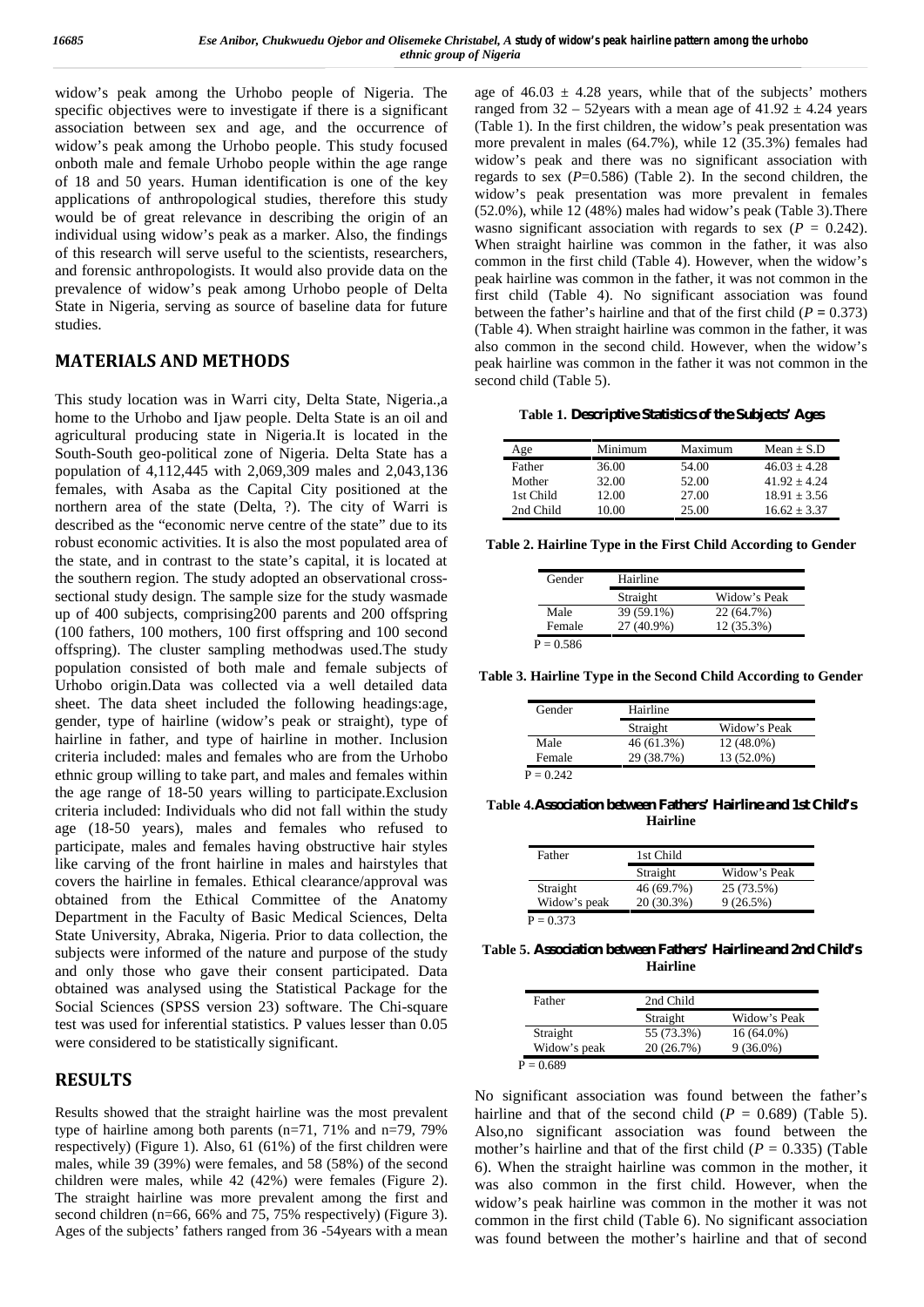child  $(P = 0.321)$  (Table 7). When the straight hairline was common in the mother it was also common in the second child. But when the widow's peak hairline was common in the mother, it was not common in the second child (Table 7). Widow's peak was more prevalent within age range of 43- 49years compared to the other age groups (Table 8). This variation was however not statistically significant  $(P = 0.905)$ (Table 8). The prevalence of widow's peak across all age groups in mothers was low. But no statistically significant association was found with regards to age  $(P = 0.227)$  (Table 9). In the first Child, widow's peak had a low prevalence rate and no statistically significant association occurred between age and hairline outline ( $P = 0.083$ ) (Table 10). In the second child, straight hairlines were more prevalent compared to the widow's peak hairline.No significant association occurred between age and hairline outline  $(P = 0.641)$  (Table 11).

**Table 6. Association between Mothers' Hairline and 1st Child's Hairline**

| Father       | 1st Child  |              |
|--------------|------------|--------------|
|              | Straight   | Widow's Peak |
| Straight     | 54 (81.8%) | 25 (73.5%)   |
| Widow's peak | 12 (18.2%) | $9(26.5\%)$  |

**Table 7. Association between Mothers' Hairline and 2nd Child's Hairline**

| Father       | 2nd Child  |              |
|--------------|------------|--------------|
|              | Straight   | Widow's Peak |
| Straight     | 61 (81.3%) | 18 (72.0%)   |
| Widow's peak | 14 (18.7%) | $7(28.0\%)$  |
| $P = 0.321$  |            |              |

**Table 8. Association between Fathers' Age and Prevalence of Hairline**

| Age (years) | Hairline   |              |
|-------------|------------|--------------|
|             | Straight   | Widow's Peak |
| 36-42       | 19 (26.8%) | 8(27.6%)     |
| 43-49       | 35 (49.3%) | 13 (44.8%)   |
| 50-56       | 17 (23.9%) | 8(27.6%)     |

 $P = 0.905$ 

**Table 8. Association between Fathers' Age and Prevalence of Hairline**

| Hairline   |              |
|------------|--------------|
| Straight   | Widow's Peak |
| 19 (26.8%) | 8(27.6%)     |
| 35 (49.3%) | 13 (44.8%)   |
| 17 (23.9%) | 8 (27.6%)    |
|            |              |

 $P = 0.905$ 

**Table 10. Association between Age of 1st Child and Prevalence of Hairline**

| Age (years) | Hairline   |              |
|-------------|------------|--------------|
|             | Straight   | Widow's Peak |
| $12 - 17$   | 32 (48.5%) | 9(26.5%)     |
| 18-23       | 27 (40.9%) | 18 (52.9%)   |
| 24-29       | 10 (10.6%) | $7(20.6\%)$  |

 $P = 0.083$ 

**Table 11. Association between Age of 2nd Child and Prevalence of Hairline**

| Age (years) | Hairline   |              |
|-------------|------------|--------------|
|             | Straight   | Widow's Peak |
| $10 - 15$   | 34 (45.3%) | $9(36.0\%)$  |
| $16-21$     | 33 (44.0%) | 12 (48.0%)   |
| $22 - 27$   | 8 (10.7%)  | $4(16.0\%)$  |

## **DISCUSSION**

Results from this work showed the straight hairline to have more prevalence compared to widow's peak among the Urhobo people. The sample population distribution revealed higher frequencies of subjects having straight hairline in both the parents as well as the first and second offspring (Tables 2- 11). This is in line with results from the work of Nwaoparaet al. (5) who observed 57.51% oftheir study population possessing straight hairline shape. But results from this study disagree with that of Nusbaum and Fuentefria (8) which reports more frequencies of individuals having widow's peak (81%). Also, Ceballos et al., (10) in their work reported a higher frequency of widow's peak hairlines present in 94% of Caucasian women used as subjects. These dissimilarities could be due to differences in ethnicities. Results also revealed that the straight hairline was the most common type of hairline among fathers and mothers (Figure 1). This is in agreement with the results of Ordu and Agi (11). Findings also revealedthat straight hairline was more common in male than in female offspring (Tables 2 and 3). Nonetheless,there was no significant association between gender and hairline typepresent in the first and second children ( $P = 0.586$  and  $P =$ 0.242)(Tables 2 and 3 respectively). This contradicts the results from a study conducted byOrdu and Agi (10)on a Nigerian population and also the findings of Patil and Bachute (7), both showing the straight hairline was more prevalent in females than males. However, results from this study are in line with that gotten from the findings of Usha et al. (12) and Ebeye et al. (3) where no significant association was found between type of hairline and gender(P>0.05).We recommended that more similar studies be carried out inother ethnic groups yet to be studied.

**Funding Statement:** There is no source of funding for this work.

**Conflict of Interest Statement:** There are no conflicts of interest in connection with this paper.

#### **Key Points**

- The straight hairline showed more prevalence among the Urhobo people.
- There was no significant association between the age group of subjects and type of hairline.
- There was no significant association occurred between type of hairline in offspring and type of hairline presented in parents among the Urhobo people.

## **REFERENCES**

- Ceballos C, Priego C, Méndez C, Hoffner MV, García- Hernández MJ, Camacho FM. Study of frontal hairline patterns in Spanish Caucasian women. Actas Dermosifiliogr. 2013; 104:311-5.
- Delta State in Nigeria. n.d. available from https://www. citypopulation.de/php/nigeria-admin.php? adm1id=NGA010
- Duray SM, Morter HB, Smith FJ. Morphological variation in cervical spinous processes: potential applications in the forensic identification of race from the skeleton. J Forensic Sci. 1999; 44:937-44.